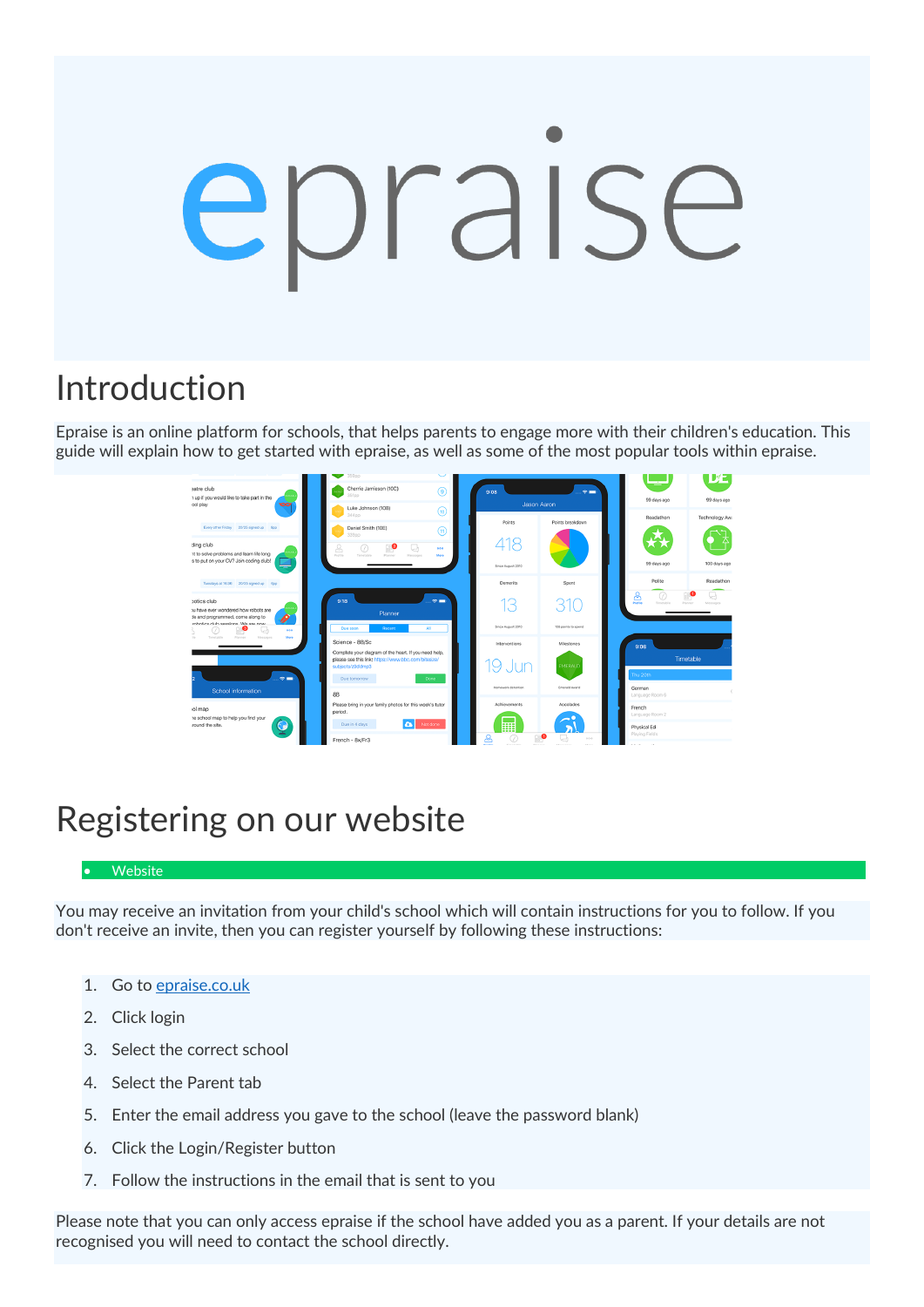

Once you have clicked the Login/Register button, you should receive an email that contains a link to create your epraise password.

| epraise.co.uk                                                                          |
|----------------------------------------------------------------------------------------|
| <b>Epraise Login Details</b>                                                           |
| Create a new password<br>To log into epraise and create a password, please click here. |

The link remains active for 24 hours so you will need to use it within that time or repeat the steps above to obtain a new email. Sometimes emails can take a few minutes to arrive or are automatically redirected to junk folders so please check this before contacting the school if you are unable to access the site.

## Registering on our app

#### • App

To register on our iOS or Android app you can:

- 1. Download our app (just search for epraise in your app store) and open it
- 2. Select your school
- 3. Tap the 'Register' button
- 4. Enter the email address that has already been given to the school
- 5. Tap the 'Request login code' button
- 6. Enter the login code sent via email
- 7. Tap 'Login'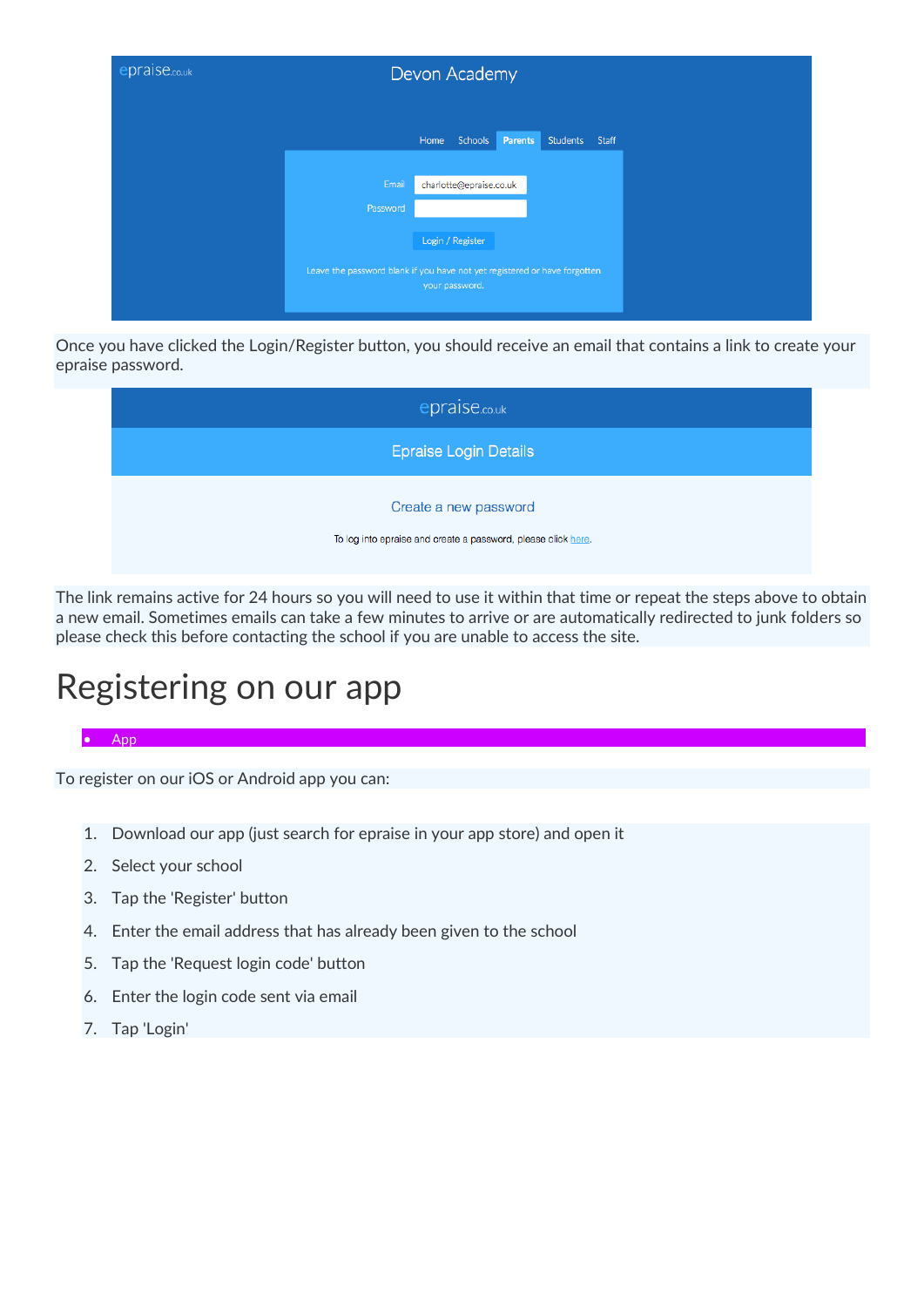| <b>Students and staff</b><br>Parents<br>parent@example.com<br>parent@example.com<br>Email<br>$_{\odot}$<br>tkc2-SRx3-gCLP<br>Password<br>$\odot$<br>Request login code<br>Login<br>Login<br>$\circlearrowright$<br>Register | Help | $\hat{\tau}$<br>4:11<br>Devon Academy | $\hat{\tau} =$<br>4:11<br>Request login code<br>K | 4:12<br>$\hat{z}$<br>Request login code |
|-----------------------------------------------------------------------------------------------------------------------------------------------------------------------------------------------------------------------------|------|---------------------------------------|---------------------------------------------------|-----------------------------------------|
|                                                                                                                                                                                                                             |      |                                       |                                                   |                                         |
|                                                                                                                                                                                                                             |      |                                       |                                                   |                                         |
|                                                                                                                                                                                                                             |      |                                       |                                                   |                                         |
|                                                                                                                                                                                                                             |      |                                       |                                                   |                                         |
|                                                                                                                                                                                                                             |      |                                       |                                                   |                                         |
|                                                                                                                                                                                                                             |      |                                       |                                                   |                                         |
|                                                                                                                                                                                                                             |      |                                       |                                                   |                                         |
|                                                                                                                                                                                                                             |      |                                       |                                                   |                                         |
|                                                                                                                                                                                                                             |      |                                       |                                                   |                                         |
|                                                                                                                                                                                                                             |      |                                       |                                                   |                                         |
|                                                                                                                                                                                                                             |      |                                       |                                                   |                                         |
|                                                                                                                                                                                                                             |      |                                       |                                                   |                                         |
|                                                                                                                                                                                                                             |      |                                       |                                                   |                                         |

Our app will log any user out that does not have a passcode or other authentication automatically whenever they leave the app, or after 30 days of inactivity if they do have authentication, to help provide a minimum level of security. You can use the 'Register' button to log in again in the future if you are logged out.

## Tutorials & quicklinks

#### **Website**

When you first log in to our website, you will see a tutorial which will show you different parts of the site and any changes that we've made. On the top right of the screen you'll see 4 icons which are your quicklinks:

- **Student icon -** takes you directly to your child's/children's profiles.
- **Calendar icon -** takes you to their Planner which you can also access under the My children tab.
- **Message icon -** takes you to your inbox which you can also access under the Me tab.
- **Exit icon -** logs you out of the site.



## Children's profiles



On our website, you can view your child/children's profiles under the My children tab. On our app, they are listed as tabs on the main screen. Here you can see how they are doing in school, in areas such as achievement, behaviour, interventions attendance and so on.